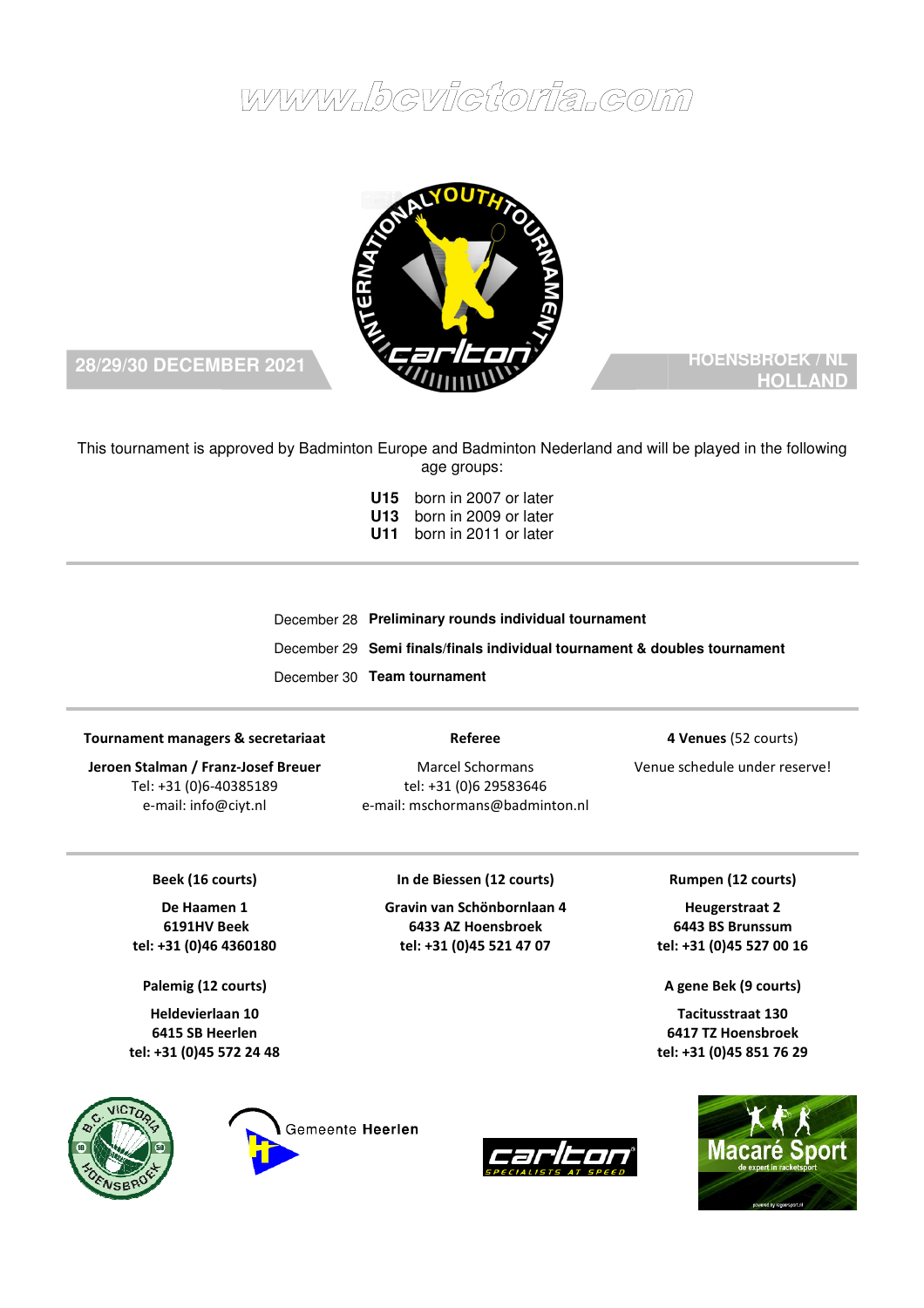## **A. GENERAL REGULATIONS**

This tournament will be played in full accordance with the Laws of Badminton, the Tournament Regulations as defined by Badminton Nederland. (see www.badminton.nl).

This tournament will be organized regarding the Covid-19 rules. Therefore, supervisors, trainers / coaches and supporters are also asked to register via the well-known online system (they choose the visitors components).

In case of regional rules that affect the organization of the tournament, everyone will be informed in good time. There is also the possibility that the tournament will still be cancelled. All personal data of non-participating players will be deleted 3 weeks after the tournament has ended.

## **B. SPECIFIC REGULATIONS INDIVIDUAL TOURNAMENT**

## **1. Participants**

- a. Entitled to take part are players who are members of a Badminton Federation associated with the BWF.
- b. The tournament will be played in the age categories U11, U13 and U15. Participants must not exceed the appropriate age limits presented on the previous page.
- c. U15 is part of the tournaments used for the seeding at the European U15 Championships

## **2. Disciplines and system of play**

- a. In each age category, the following events will be played: men's singles, women's singles, men's doubles, women's doubles and mixed doubles.
- b. It is only allowed to participate in 1 age category and in a maximum of 3 different events.
- c. In singles, the first stage will be played in groups and the following rounds are played according to the knock-out system. Doubles are played according to the knock-out system.
- d. In all age categories the minimum number of entries required in any event is set to 12 boys and 12 girls. The tournament management reserves the right to cancel the tournament or change the system in of play in an age category or discipline if the minimum number of entries has not been received.
- e. The loosing player of a match will automatically score the following match on that court or she/he will arrange an adequate replacement..

## **3. Shuttles**

- a. The *CARLTON GT2* is the official tournament shuttle cock in the age categories U11 and U13.
- b. The *CARLTON GT1* is the official tournament shuttlecock in the age category U15.
- c. Shuttlecocks from other brands or other specifications are not allowed.
- d. In the age categories U11 and U13, 2 shuttlecocks will be provided by the tournament organisation for each match. In the age category U15, 3 shuttlecocks will be provided for each match.
- e. The *CARLTON GT2* is offered for € 22,00 per tube or € 2,00 per shuttle. The *CARLTON GT1* is offered for € 24,00 per tube or € 2,50 per shuttle. Tournament shuttles can be purchased at match control and can be booked in advance by sending an email to the tournament organisation.

## **4. Venues and time schedule**

- a. The individual tournament will be played on December 28 and December 29.
- b. On December 28, the tournament will be played in 3 different venues. Every age category will play in one single venue. The final venue schedule will be published on December 1.
- c. The semi-finals and finals will be played on December 29 in venue In de Biessen.
- d. On December 28 and 29, the tournament starts at 09:00h. On December 28, matches will start not later than 20:00h in the age category U11, 21:00h in the age category U13 and not later than 22:00h in the age category U15.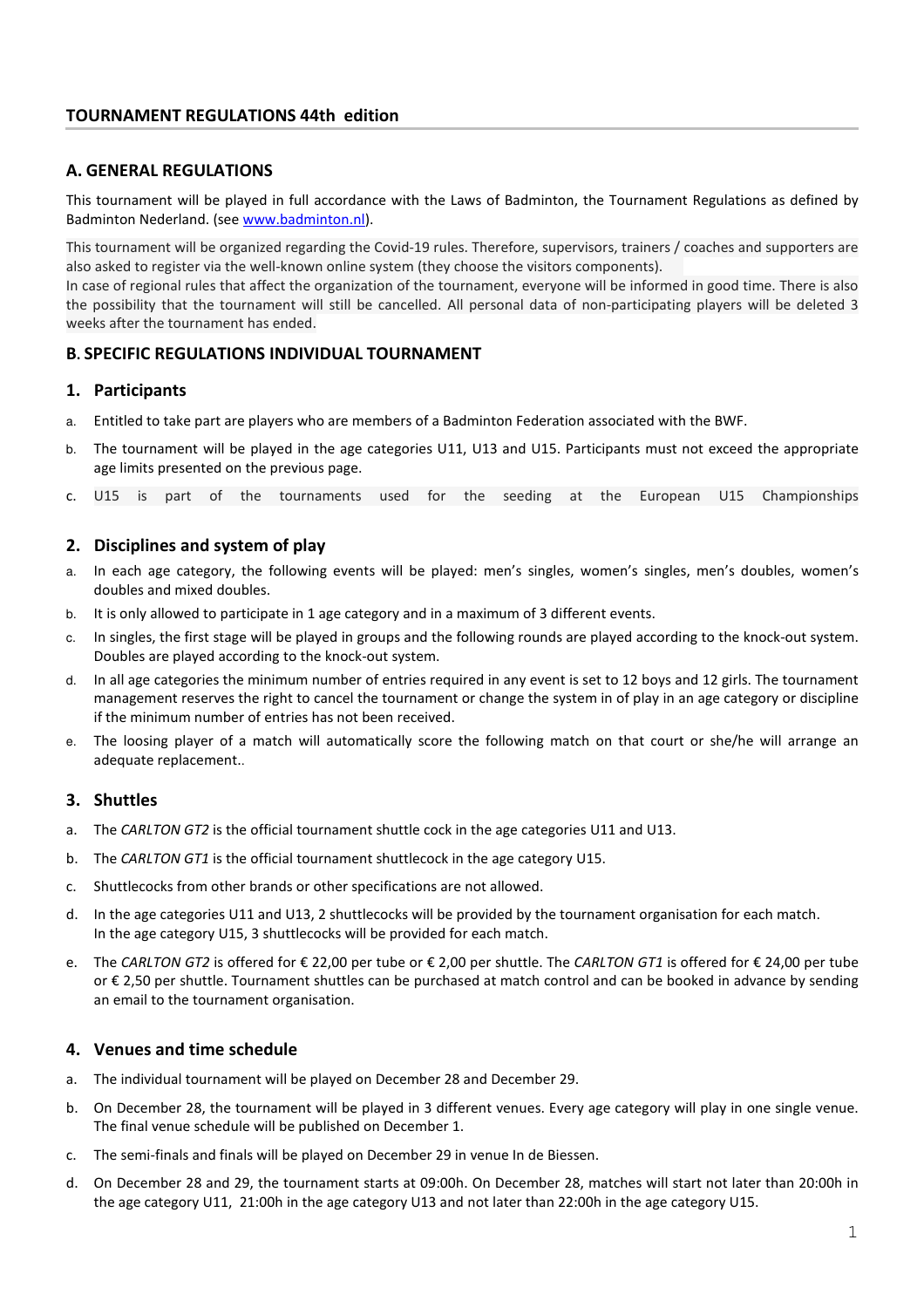e. On both days there will be a referee and a qualified sports masseur available in each venue.

## **5. Entries**

- a. The number of entries for the different age groups will be limited in accordance with the maximum number of matches that can be played in the assigned venue. A maximum of 950 matches will be accepted for the first day of the tournament: Following limits are defined for the different venues:
	- Rumpen: 250
	- Palemig: 250
	- De Haamen: 300
	- A gene Bek: 180
- b. In order to facilitate the mentioned entry limitation, the registration procedure has changed. Registration will close earlier compared to previous years. The concept of the registration procedure per age category is as follows:
	- 1. Registrations must be done via www.toernooi.nl. English/German version is available; go to the website, where you can choose another language in right high corner (click on the letters next to "login" and chose the right language).
	- 2. Group registration can also be done by filling in the "group-entry" form, which will be send by email, together with the entry form.
- c. Entries for foreign players will be accepted according to the following order of precedence:
	- 1. members of national teams
	- 2. members of country teams
	- 3. members of regional teams
	- 4. individual entries.
- d. For Dutch players entries will be accepted in the following order of precedence:
	- 1. Members of national teams
	- 2. players published on the latest version of the National Youth Badminton Ranking list till place 15
	- 3. members of RTC and Badminton Academy A selection teams as published on a website of Academy's
	- 4. members of Badminton Academy B selection teams as published
	- 5. members of badminton school teams as published
	- 6. members of clubs.
- e. Registration closes on  $1<sup>st</sup>$  December 2021.
- f. In case of too many entries in an age group, the tournament organisation makes the final decision to accept or reject an entry. **Not accepted entries will be informed till December 6 by e-mail.** Rejected entries will be placed on a reserve list. The first day age groups are playing in separated venues, the maximum capacity of each venue will be used for every age group in case of too many entries in an age group by rejecting players. For all group entries it's necessary to give an order of strength by using the group entry list, we need that information in case of rejecting. Only group entry's completed with all asked information will be accepted.
- g. Entry fees should be paid when registering on account number IBAN NL23 RABO 0122 4330 41 (SwiftBIC RABONL2U) by BC Victoria.
- h. If payed before December  $1<sup>st</sup>$  2021:
	- 1. the entry fees in the age categories U11 and U13 are € 18,00 per person for singles and € 12,00 per person per event in doubles.
	- 2. the entry fees in the age categories U15 are € 20,00 per person for singles and € 15,00 per person per event in doubles.
- i. If payed after November  $30<sup>th</sup>$  2021:
	- 1. the entry fees in the age categories U11 and U13 are € 20,00 for singles and € 14,00 per person per event in doubles.
	- 2. the entry fees in the age categories U15 are € 22,00 per person for singles and € 17,00 per person per event in doubles.
- **j.** Sending us an e-mail immediately after paying the entry fee including a list of players you've payed for is required. Important in these e-mail is also the name of country or group and you're own name.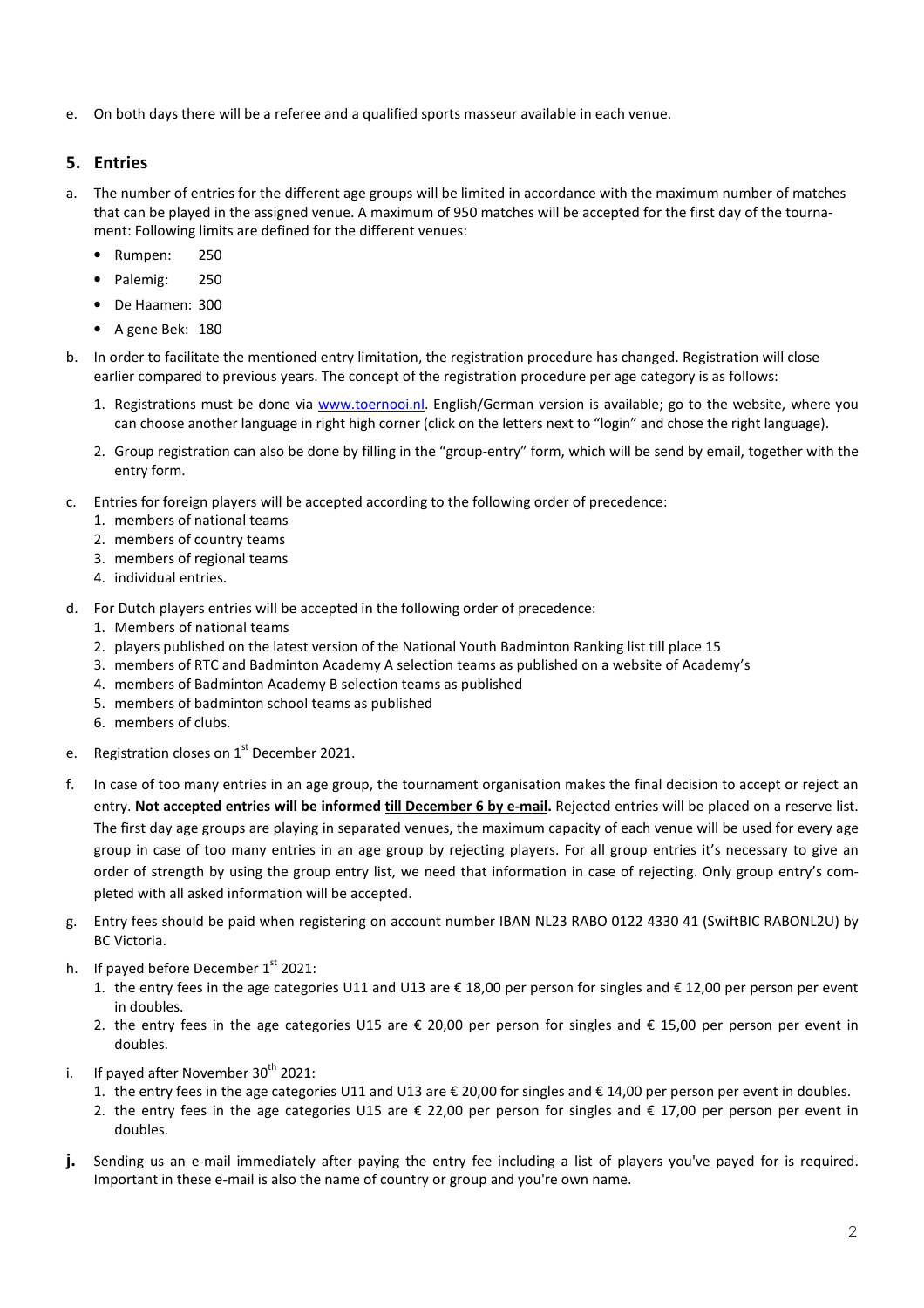## **6. Seeding and draw**

- a. Seeding is done by or under the responsibility of Badminton Nederland*. Seeding will be done by using the BEC Junior Circuit Rankings if available.*
- b. The draw will be published on December 20.
- c. The draw in singles will be made according to the order of strength as defined in article VI.5 lid 8 sub b of the tournament regulations of Badminton Nederland.

## **7. Clothing regulations**

- a. Playing is only allowed in clothing listed below:
	- 1. polo shirt, T-shirt or tank top;
	- 2. shorts (also athletics shorts) or skirt;
	- 3. cyclists shorts, if worn under short or skirt;
	- 4. sports footwear and sports socks;
	- 5. hair ribbon and/or wristband.
- b. The advertising regulations of Badminton Nederland are applicable to this tournament.

## **8. Prizes and ceremony**

a. In every event there will be prizes for the winner and the runner-up. In the categories U11 and U13 there will be trophies. In the category U15 there will be prize money:

|                | MS      | WS      | MD               | WD               | MXD              |
|----------------|---------|---------|------------------|------------------|------------------|
| $1st$ place    | € 50.00 | € 50.00 | € 50,00 per pair | € 50,00 per pair | € 50,00 per pair |
| $2^{nd}$ place | € 40,00 | € 40,00 | € 40,00 per pair | € 40,00 per pair | € 40,00 per pair |

b. Finalists are bound to attend the prize ceremony for the respective event.

#### **9. Photos**

By entering the tournament players and their legal guardians authorize Badminton Victoria to publish photos made of participants during this tournament on the tournament website or anywhere else in items published about this tournament. On the use of these photos the rules about create and use photos of Badminton Netherlands apply.

## **Covid 19**

This tournament will be organized regarding the Covid-19 rules in the Netherlands. Therefore, supervisors, trainers / coaches and supporters are also asked to register via the well-known online system (they choose the visitors components).

In case of regional rules that affect the organization of the tournament, everyone will be informed in good time. There is also the possibility that the tournament will still be cancelled. All personal data of non-participating players will be deleted 3 weeks after the tournament has ended.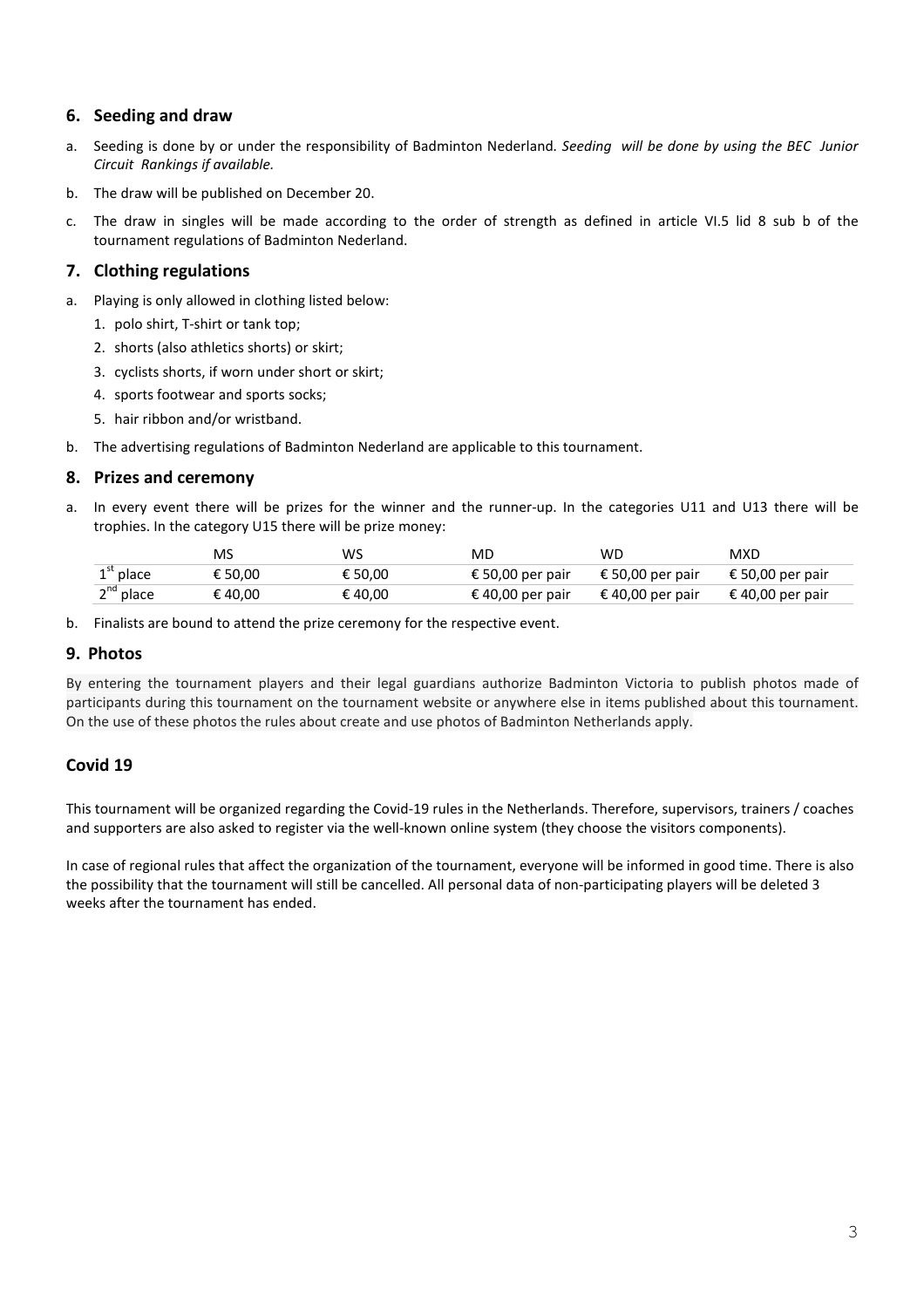## **C. SPECIFIC REGULATIONS DOUBLES TOURNAMENT**

- 1. The doubles tournament will be played on December 29.
- 2. The tournament will be played in venue Rumpen from 10:00h till 16:00h.
- 3. The tournament is open for those players who don't qualify for the semi finals of the individual tournament.
- 4. The tournament will be played in all age categories; it's only allowed to participate in 1 age category.
- 5. Only men's and women's doubles will be played.
- 6. The first round will be played in groups; the following rounds according to the knock-out system.
- 7. Matches will be played according to the 1 game *to 30*-rally point system with change of sides and 1 minute break at 15.
- 8. 2 shuttles will be provided by the tournament organisation for each match.

#### **9. The entry fee is € 11,00 per player.**

- 10. A minimum of eight couples is required for an event to be played. Combinations of age groups are possible, also combinations groups with girls and boys are possible, it's an organisers decision to do so.
- 11. Entry is possible at the match control of every venue untill the end of the first day of the individual tournament.
- 12. The draw will take place on December 28 at 23:00h or later if necessary.
- 13. First and second prizes will be available for each really played event.

## **D. SPECIFIC REGULATIONS TEAM TOURNAMENT**

- 1. The team tournament will be played on  $1<sup>st</sup>$  December 2021.
- 2. The tournament will be played in the venues In de Biessen, Rumpen and Palemig from 09:00h till 18:00h.
- 3. The tournament will be played in all age categories. If the number of entries in an age category is too low, less than 3 teams, these entries will be transferred to the next higher age category.
- 4. Each team shall have a minimum of 2 boys and 2 girls. Only complete teams will be accepted. If a substitute player is required, the team remains responsible for this. For other possibilities see art 12 of this regulations.
- 5. A team match consists of the following 5 events: 1 men's singles, 1 women's singles, 1 men's doubles, 1 women's doubles and 1 mixed doubles.
- 6. The player who plays singles in a team match is not allowed to play mixed doubles in this match.
- 7. Matches will be played according to the 1 game to 30-rally point system with change of sides and 1 minute break at 15.
- 8. The team line-up needs to be reported to match control 30 minutes in advance of the particular match.
- 9. The teams have to provide their own shuttles, which have to be approved by the Badminton Nederland.
- 10. Registration for the team tournament is possible till November 15 by filling out the registration form. Changes in the team composition are allowed till December 28.
- 11. There is a possibillity for incomplete teams (a boy or a girl is missing) to participate in the team event. Only in that case, it's an organisers decision, players can play the single match immediately after the mixed double. In that case, no rest time between both matches will be allowed!! The not played match (MD or WD) will be lost with two times 21-0.

#### **12. The entry fee is € 60,00 per team.**

- 13. Entries will be accepted according to the following order: National teams > County teams > Regional teams > Other teams
- 14. A maximum of 250 matches per venue will be accepted.